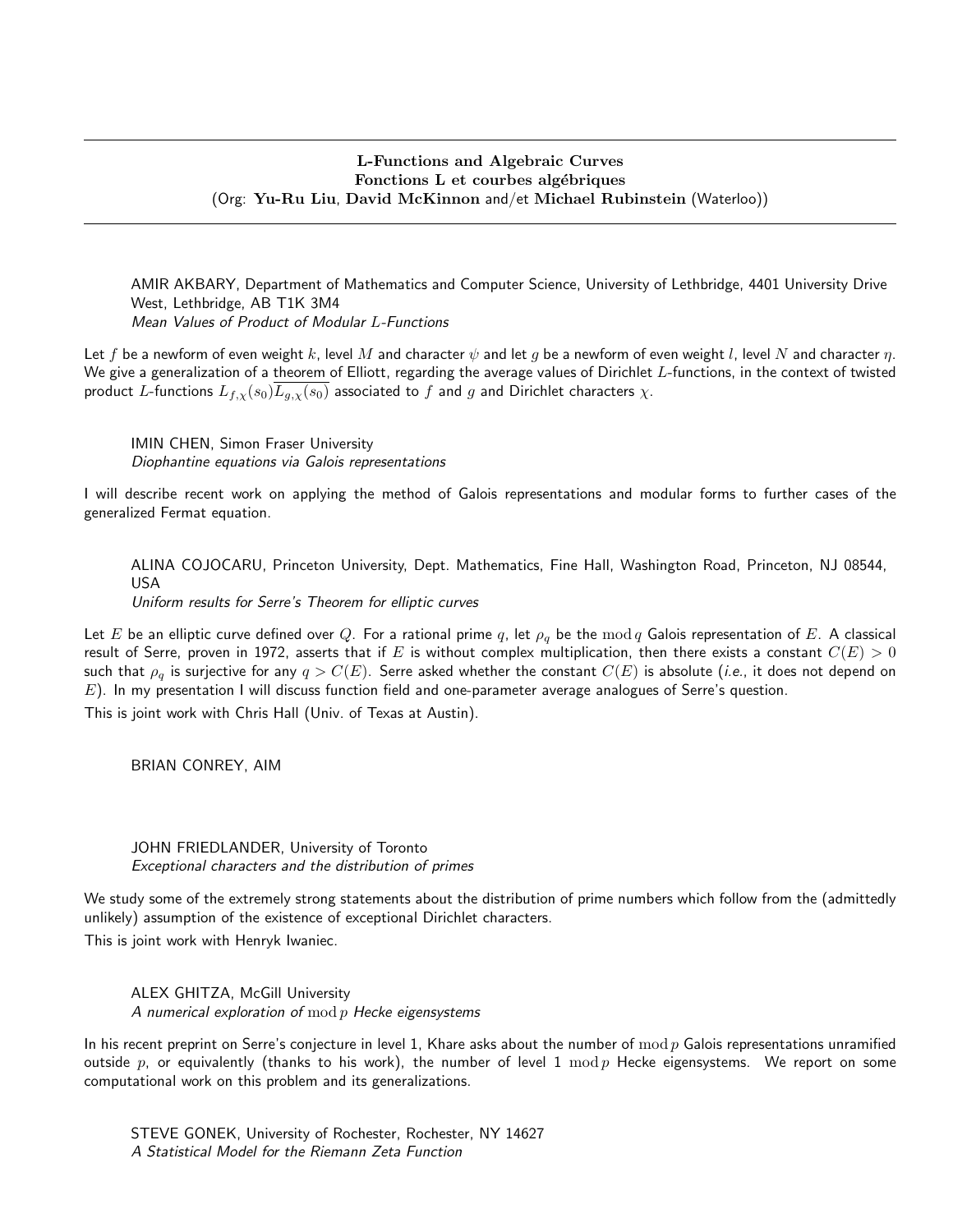The recent random matrix characteristic polynomial models for the Riemann zeta function and other L-functions have allowed us to predict answers to a variety of questions previously considered intractable. However, random matrices carry no arithmetical information, so one generally has to insert this component of the answer in an ad hoc manner. I will present a new model developed with C. Hughes and J. Keating that avoids this problem and illustrate its applications.

HARALD HELFGOTT, Université de Montréal Growth and generation in  $SL_2(Z/p)$ 

Some groups can be generated slowly. Some groups can't. In some groups, sets can grow slowly. In some other groups, sets can't. What goes wrong when additive combinatorics goes non-abelian—and how can this "wrongness" help us where automorphic forms have not?

ERNST KANI, Queen's University L-functions of certain quotient varieties

In this talk I plan to discuss the Hasse–Weil Zeta-function of (singular) quotient varieties  $Y = X/G$ , where G is a finite group acting on a smooth variety  $X/Q$ . Of particular interest here is the case that X is a modular product surface of level N, i.e.,  $X = X(N) \times X(N)$ , where  $X(N)/Q$  is the modular curve of level N.

SHINYA KOYAMA, Zeta Institute The double Riemann zeta function

The double Riemann zeta function  $(\zeta \otimes \zeta)(s)$  is defined by a double Euler product over pairs of primes  $(p, q)$ . Any nontrivial zero  $\rho$  of  $(\zeta \otimes \zeta)(s)$  is given by a sum of zeros of  $\zeta(s)$ . Namely, there exists a pair of zeros  $\rho_1$  and  $\rho_2$  such that  $\rho = \rho_1 + \rho_2$ . The aim of this talk is to introduce a basic theory of the double Riemann zeta function, and discuss its possible applications.

The first possibility is to enlarge the zero-free region of  $\zeta(s)$ . We obtain an explicit form of the  $(p, q)$ -Euler factors and show that the double Euler product is absolutely convergent in  $\Re(s) > 2$ . Conjecturally it should be convergent in  $\Re(s) > 3/2$ , which implies that  $\zeta(s)$  is zero-free in  $\Re(s) > 3/4$ . Thus any improvement of our current result would give a new result toward the RH.

The second application is to improve the ratio  $N_0(T)/N(T)$ . Since a zero  $\rho = \rho_1 + \rho_2$  is simple only if both  $\rho_1$  and  $\rho_2$  are simple, an estimate of the ratio of simple zeros for  $(\zeta \otimes \zeta)(s)$  can possibly improve the ratio  $N_0(T)/N(T)$  for  $\zeta(s)$ .

JUNG-JO LEE, Queen's University Dirichlet Series and Hyperelliptic Curves, Part 2

We will continue our investigation of attaching Dirichlet series to hyperelliptic and superelliptic curves and deduce various arithmetic results from analytic properties of these series.

This is joint work with M. Ram Murty.

ADAM LOGAN, University of Liverpool (England) Descent by Richelot isogeny on the Jacobians of plane quartics

We discuss theoretical and practical aspects of Richelot isogenies on the Jacobians of curves of genus 3, including their application to calculating invariants of the curves.

GREG MARTIN, University of British Columbia Inequities in the Shanks-Rényi Prime Number Race

Let  $\pi(x; q, a)$  denote the number of primes up to x that are congruent to a modulo q. Inequalities of the type  $\pi(x; q, a)$  $\pi(x; q, b)$  are more likely to hold if a is a non-square modulo q and b is a square modulo q (the so-called "Chebyshev Bias" in comparative prime number theory). However, the tendencies of the various  $\pi(x; q, a)$  (for nonsquares a) to dominate  $\pi(x : q, b)$  have different strengths. A related phenomenon is that the six possible inequalities of the form  $\pi(x : q, a_1)$